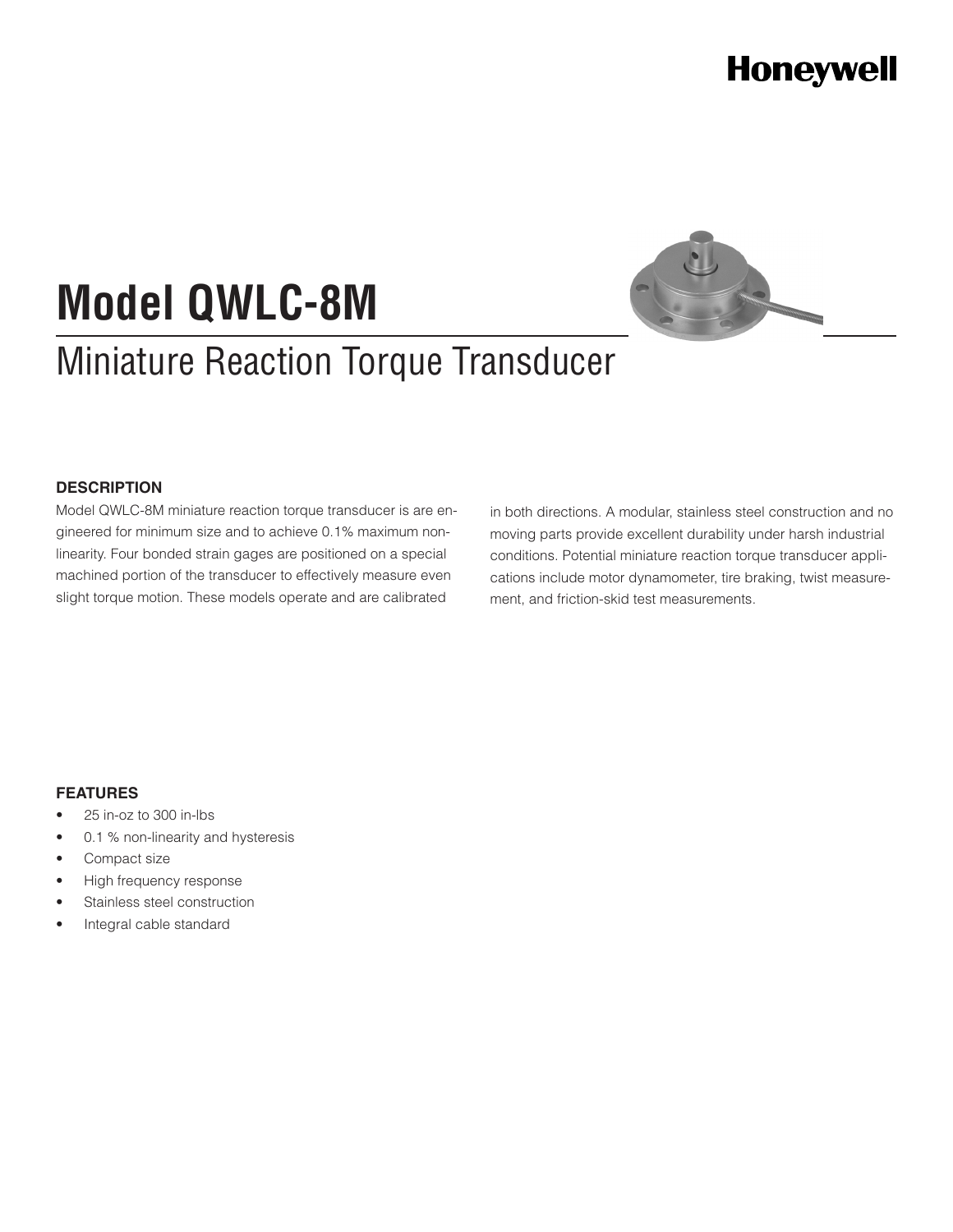# **Model QWLC-8M**

### **PERFORMANCE SPECIFICATIONS**

| <b>Characteristic</b> | <b>Measure</b>                         |
|-----------------------|----------------------------------------|
| Range                 | 25, 100, 250 in-oz; 50, 100, 300 in-lb |
| System accuracy       | $\pm 0.1$ % full scale                 |
| Linearity             | $±0.1$ % full scale                    |
| <b>Hysteresis</b>     | $\pm 0.1$ % full scale                 |
| Non-repeatability     | $\pm 0.03$ % full scale                |
| Output                | 2 mV/V nominal                         |
| Resolution            | Infinite                               |

#### **RANGE CODES**

| <b>Range Code</b> | <b>Available ranges</b> |
|-------------------|-------------------------|
| TВ                | $25$ in- $oz$           |
| TD                | $100$ in- $oz$          |
| <b>TF</b>         | 250 in-oz               |
| TH                | $50$ in-lb              |
| TJ                | $100$ in-lb             |
|                   | 300 in-lb               |

#### **ENVIRONMENTAL SPECIFICATIONS**

| Characteristic           | <b>Measure</b>                      |
|--------------------------|-------------------------------------|
| Temperature, operating   | -54 °C to 107 °C [-65 °F to 225 °F] |
| Temperature, compensated | 16 °C to 71 °C [60 °F to 160 °F]    |
| Temperature effect, zero | $0.005$ % full scale/ $\degree$ F   |
| Temperature effect, span | $0.005$ % reading/ $\degree$ F      |

#### **OPTION CODES**

| <b>Range Code</b>                  | Many range/option combinations are available in<br>our quick-ship and fast-track manufacture pro-<br>grams. Please see http://sensing.honeywell.com/<br>TMsensor-ship for updated listings.                                                                                                  |
|------------------------------------|----------------------------------------------------------------------------------------------------------------------------------------------------------------------------------------------------------------------------------------------------------------------------------------------|
| Torque range                       | 25, 100, 250 in-oz; 50, 100, 300 in-lb                                                                                                                                                                                                                                                       |
| <b>Temperature</b><br>compensation | <b>1a.</b> 16 °C to 71 °C [60 °F to 160 °F]<br><b>1b.</b> -1 °C to 54 °C [30 °F to 130 °F]<br><b>1c</b> . -18 °C to 85 °C [0 °F to 185 °F]<br><b>1d.</b> -29 °C to 54 °C [-20 °F to 130 °F]<br><b>1e.</b> -29 °C to 93 °C [-20 °F to 200 °F]<br><b>1f.</b> 21 °C to 121 °C [70 °F to 250 °F] |
| <b>Internal</b><br>amplifiers      | <b>2u.</b> Unamplified, mV/V output                                                                                                                                                                                                                                                          |
| <b>Electrical</b><br>termination   | <b>6e.</b> Integral cable: Teflon                                                                                                                                                                                                                                                            |
| <b>Interfaces</b>                  | <b>53e.</b> Signature calibration<br><b>53t.</b> T.E.D.S. IEEE 1451.4 module                                                                                                                                                                                                                 |

#### **ELECTRICAL SPECIFICATIONS**

| <b>Characteristic</b>  | <b>Measure</b>                                      |
|------------------------|-----------------------------------------------------|
| Strain gage type       | Bonded foil                                         |
| <b>Excitation</b>      | 10 Vdc (5 Vdc if torque range<br>$\le$ = 100 in-oz) |
| Bridge resistance      | 350 ohm                                             |
| Electrical termination | Teflon cable $(1.5 \text{ m} \, [5 \, \text{ft}])$  |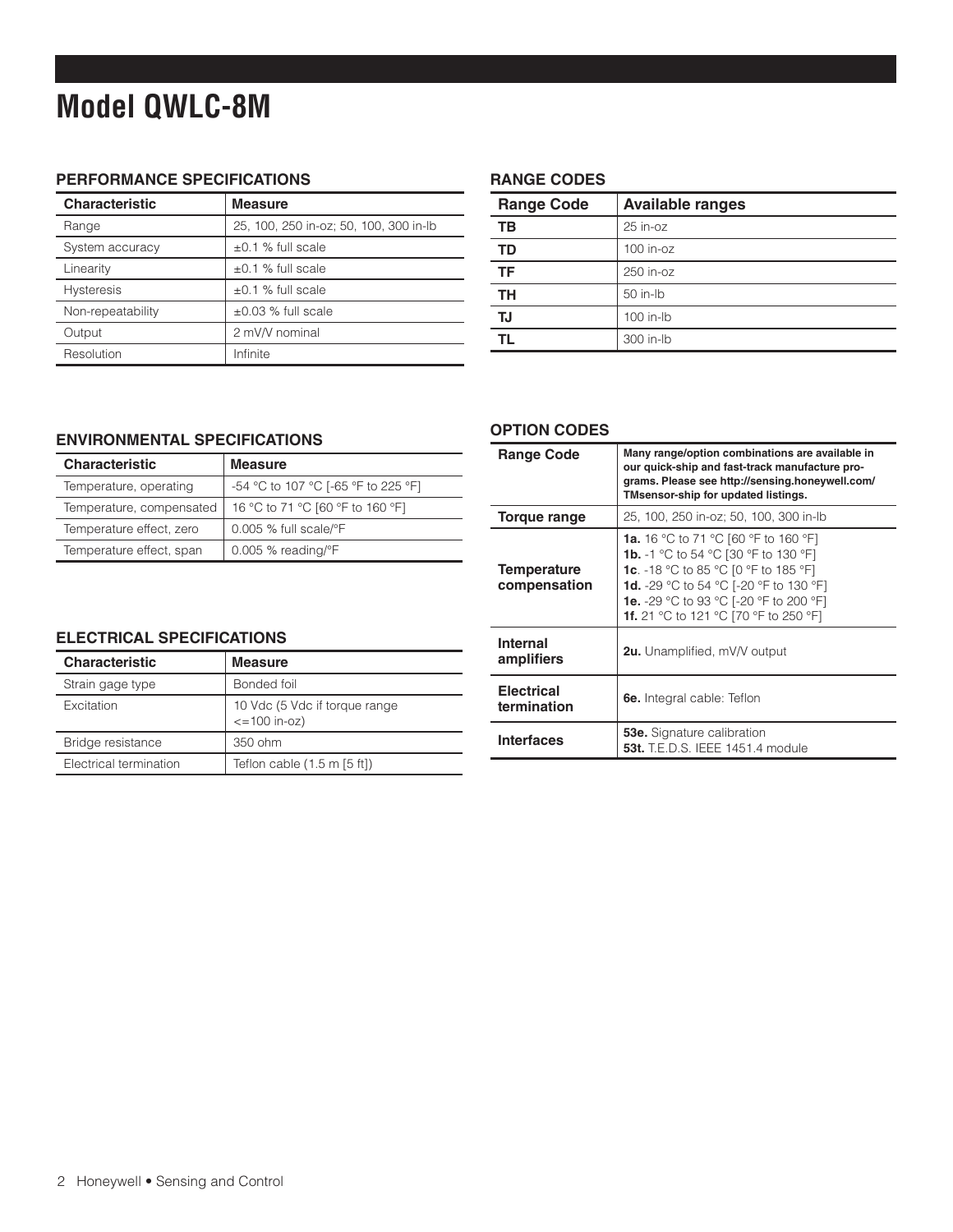## Miniature Reaction Torque Transducer

#### **MECHANICAL SPECIFICATIONS**

| <b>Characteristic</b>                                | <b>Measure</b>     |
|------------------------------------------------------|--------------------|
| Static overload capacity                             | 50 % over capacity |
| Case material                                        | Stainless steel    |
| Deflection torsional,<br>$25$ in- $oz$ to $50$ in-lb | $0.0027$ radians   |
| Deflection torsional,<br>100 in-lb to 300 in-lb      | 0.00255 radians    |



#### **MOUNTING DIMENSIONS**